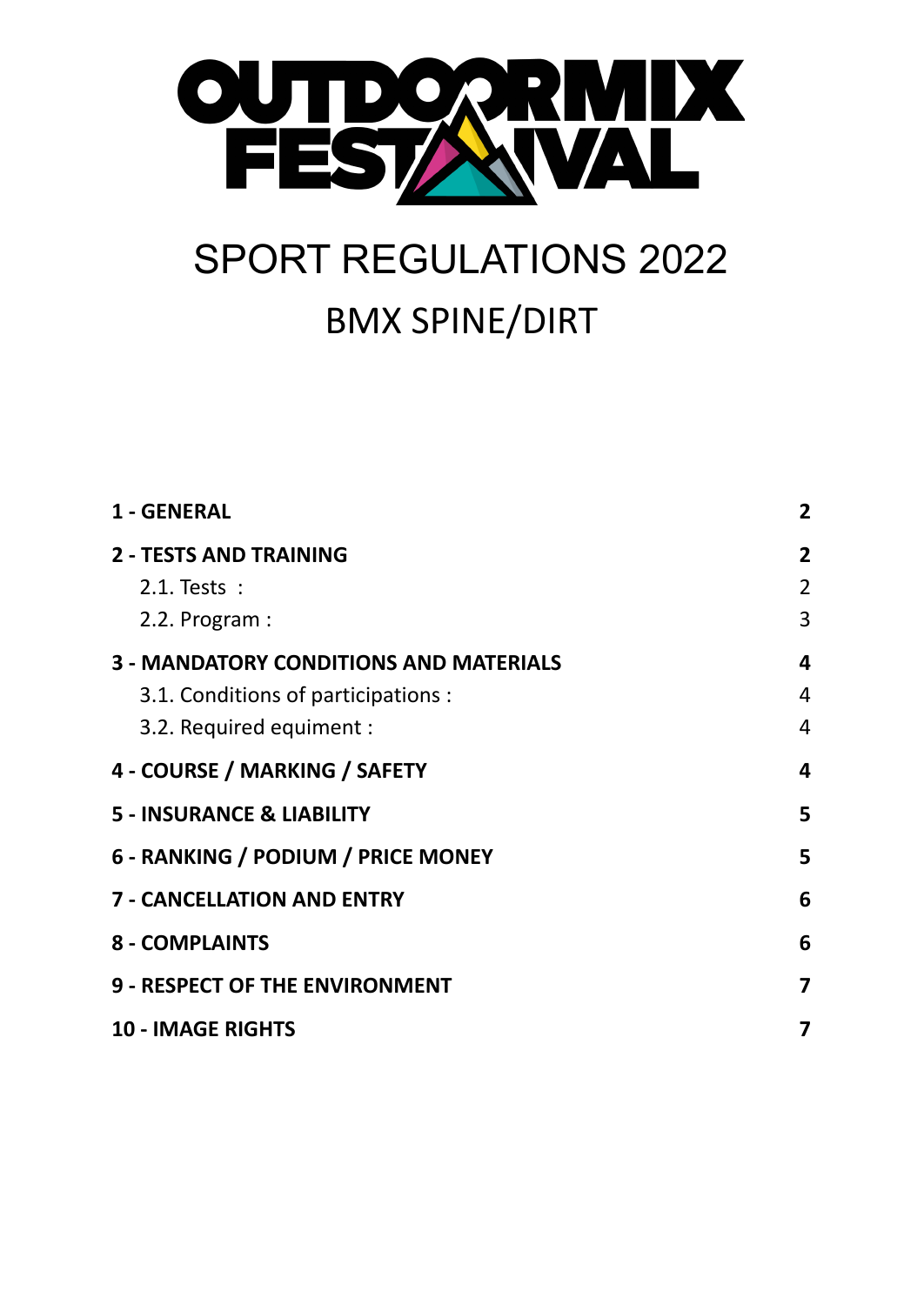

## <span id="page-1-0"></span>**1 - GENERAL**

The "BMX SPINE" and "BMX DIRT" events are organized as part of the 2022 edition of the Outdoormix Spring Festival, from Friday, June 03, 2022 to Monday, June 06, 2022.

This BMX and MTB event is organized by the association WeAreHautesAlpes, represented by Mr. Brice Clovis as co-president.

The Spine Ramp and the wooden kicks on the Dirt field are provided and assembled by New Air Concept.

# <span id="page-1-1"></span>**2 - TESTS AND TRAINING**

#### <span id="page-1-2"></span>**2.1. Tests:**

● The "BMX SPINE" event, a run corresponds to the figures linked together during a time defined by the Race Director and by the judges, between 45 seconds and 1 minute. Each participant performs two runs per round.

The starting order in qualification is determined by the order of registration or by the number on the participant's plate. The results of the qualifications influence the starting order in the finals, so that the last qualifier is the first to compete and the first qualifier is the last to make his final run.

Free trainings are open to participants throughout the day on Friday 03 and Saturday 04 June 2022. The official trainings, mandatory for each participant still in the race, take place on Saturday 04, Sunday 05 and Monday 06 June 2022 before each competition time.

● The "BMX SPINE RAMP" event is a competition taking place on Sunday 05 and Monday 06 June 2022. The Spine Ramp is located next to the event village. The "BMX DIRT" event is a competition taking place on Saturday 04 June and Sunday 05 June 2022.

The organizers, the race commissioners and the judges can define the organization of a meeting with the athletes in order to transmit the rules and the race instructions, or to transmit any other information.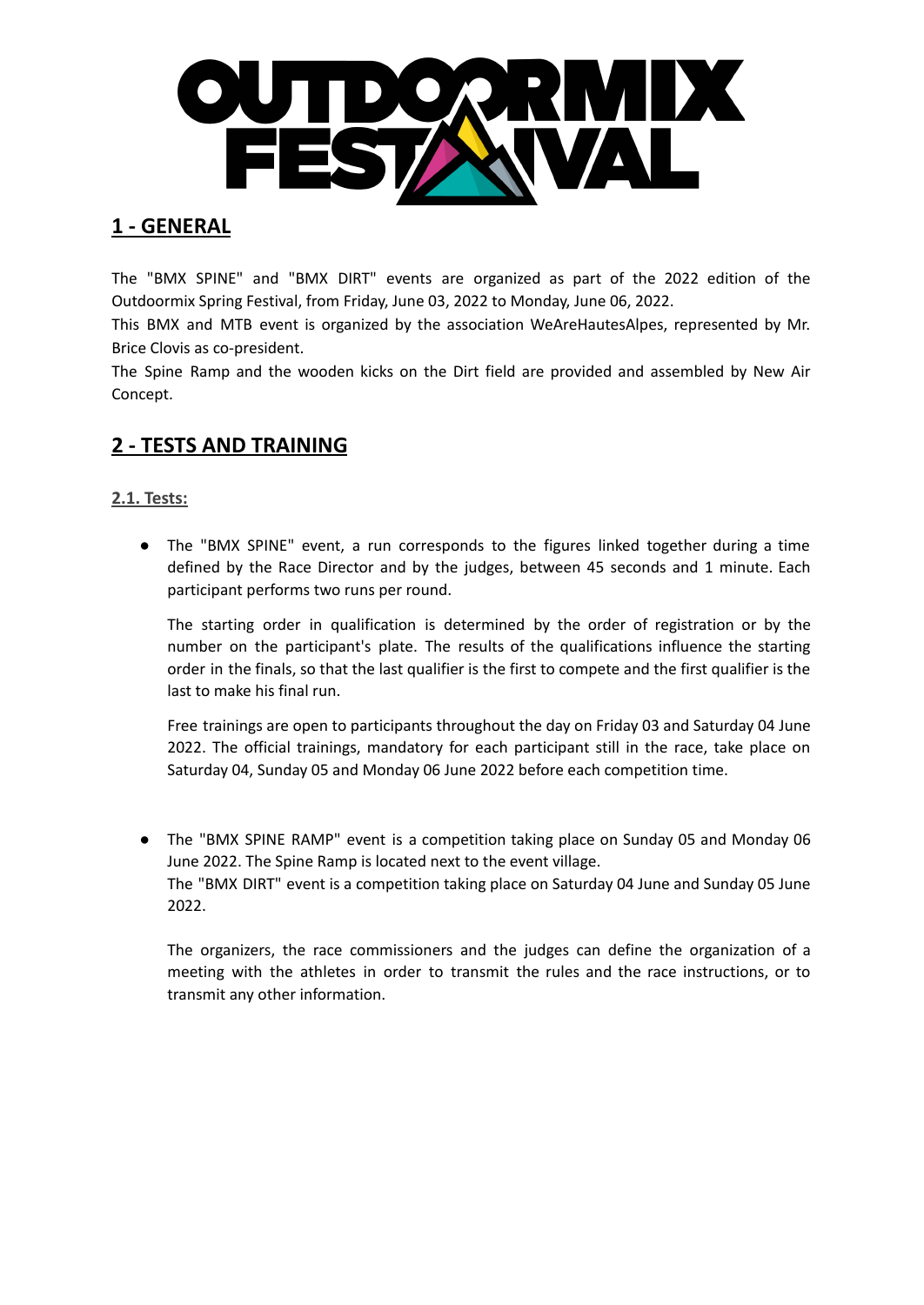

<span id="page-2-0"></span>**2.2. Program :**

| <b>FRIDAY JUNE 03rd</b>   | Free training :<br>- BMX SPINE: 10:00 AM / 06:00 PM<br>BMX DIRT : 10:00 AM / 06:00 PM                                                                                                                    |
|---------------------------|----------------------------------------------------------------------------------------------------------------------------------------------------------------------------------------------------------|
| <b>SATURDAY JUNE 04th</b> | Free training :<br>- BMX SPINE: 10:00 AM / 06:00 PM<br>- BMX DIRT : 10:00 AM / 02:00 PM<br>Training:<br>- BMX DIRT : 03:00 PM / 04:00 PM<br>Qualification:<br>- BMX DIRT: 04:00 PM / 06:00 PM            |
| <b>SUNDAY JUNE 05th</b>   | Free:<br>- BMX SPINE : 10:00 AM / 01:00 PM<br>- BMX DIRT : 10:00 AM / 01:00 PM<br>Training + Final:<br>- BMX DIRT 01:00 PM / 03:00 PM<br>Training + Qualification :<br>- BMX SPINE : 04:00 PM / 07:00 PM |
| <b>MONDAY JUNE 06th</b>   | Free:<br>BMX SPINE : 10:00 AM / 01:00 PM<br>$\sim$<br>Training + Finale<br>- BMX SPINE 01:00 PM / 03:00 PM<br>Podium:<br>- BMX DIRT 03:00 PM<br>BMX SPINE 03:00 PM                                       |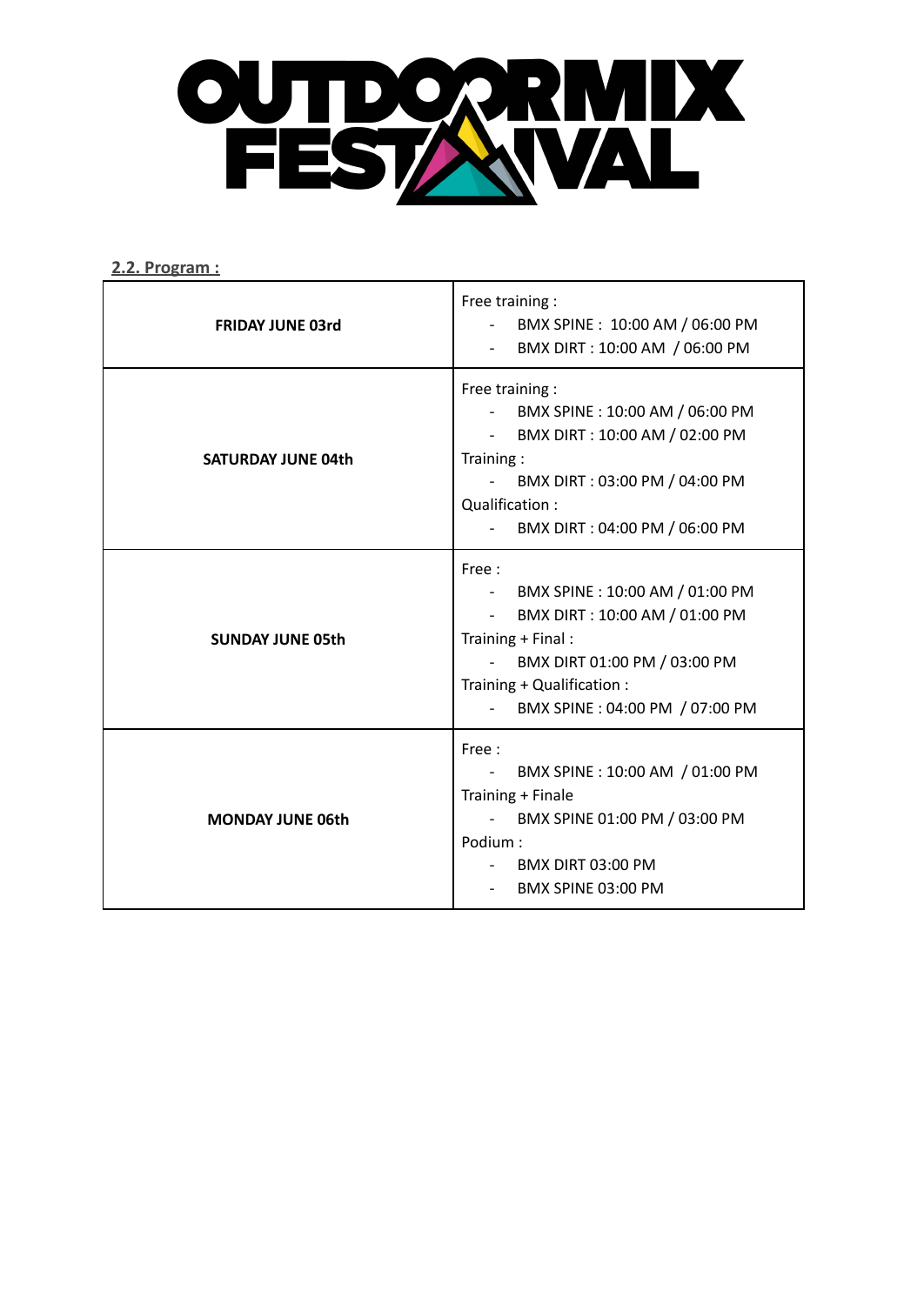

#### <span id="page-3-0"></span>**3 - MANDATORY CONDITIONS AND MATERIALS**

#### <span id="page-3-1"></span>**3.1. Conditions of participations :**

The "BMX SPINE FREESTYLE" event is open to all competitors with a medical certificate (less than one year) for the practice of this sport with the mention in competition.

All registrations for the "BMX SPINE FREESTYLE" event are individual, nominative and non-transferable. No total or partial refund will be made by the organization.

The minimum age required is 14 years. Minors are required to provide, in addition to the other documents, a parental authorization for the competitive practice of BMX.

In this competition, there will be only one category represented, common to all ages. No junior or women's category is planned by the organization. All athletes will be registered in a single competition for both events.

To be able to start, each competitor must have paid the registration fee for the event (on the website [www.outdoormixfestival.com](http://www.outdoormixfestival.com) or at the event reception), have sent the necessary documents and be equipped with the required material.

Before leaving for the races, each competitor must go to the reception of the event village to collect his plate or bracelet. Please note that a participant who has not collected these items will not be able to participate in the events.

#### <span id="page-3-2"></span>**3.2. Required equipment :**

- **BMX**: only BMX type bikes are allowed for these events. A check of the equipment may be made by the Race Marshal. In case of non-conformity of the equipment, the Race Marshal may decide to disqualify the rider.
- **Rider's equipment:** It is mandatory to wear an approved BMX helmet (bowl helmet, with earflaps or full face). The wearing of all other specific protections for cycling (back, knee, elbow, shin) is strongly recommended. The clothing, by its design or manufacture, must not constitute a danger for the safety of the rider. Similarly, the design or advertising printed on the clothing must not contain any offensive statement or image that could damage the image of the organizer and the sport.

# <span id="page-3-3"></span>**4 - COURSE / MARKING / SAFETY**

The Spine Ramp, the module is delimited by its structure. Safety barriers are set up all around to ensure the safety of athletes and spectators.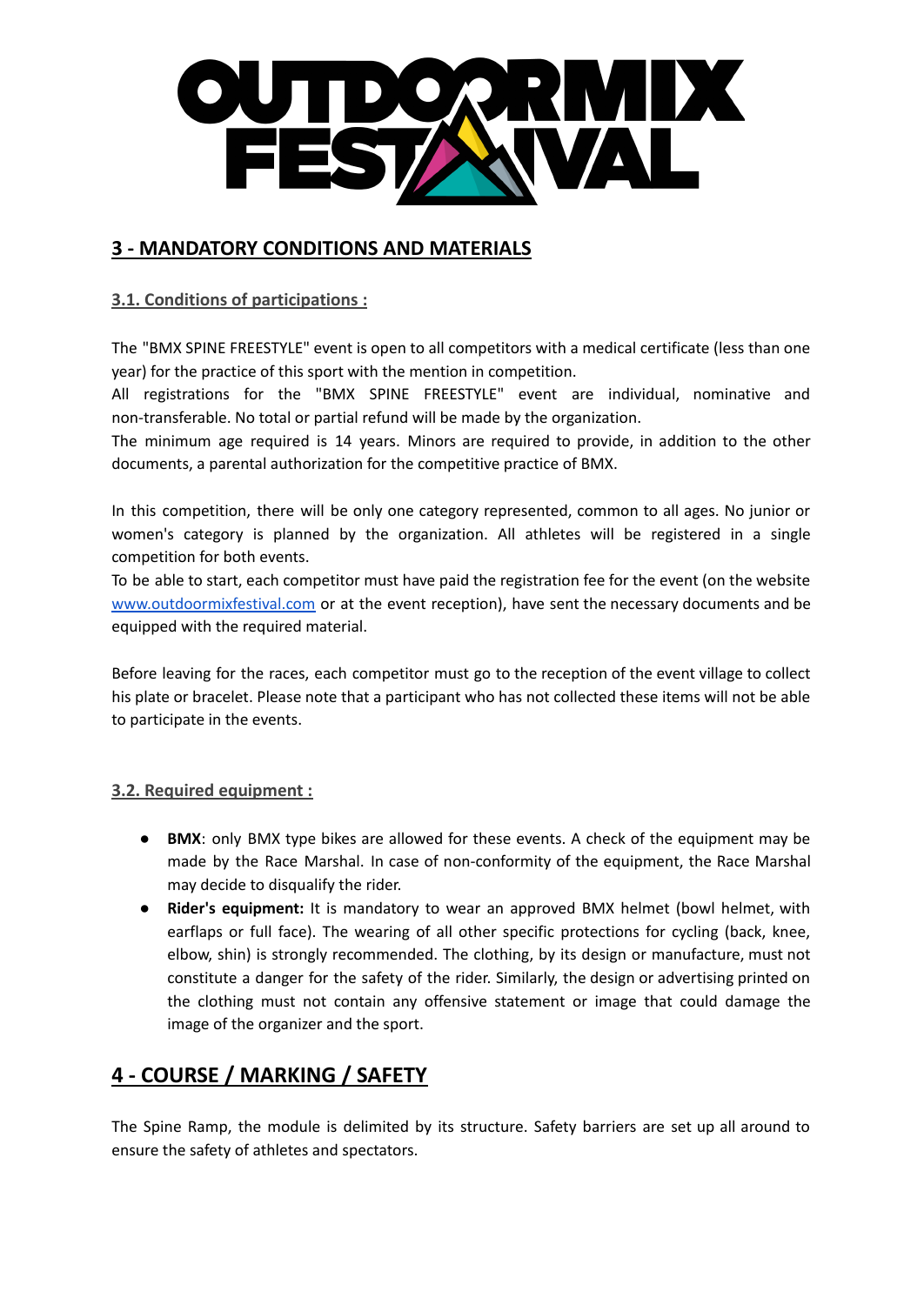

The Race Marshal is officially responsible for controlling the sporting and safety aspects of the competition. Only the Commissaire is specifically responsible for time-outs for mechanical problems and the application of penalties. The confirmation of the presence of the riders and the awarding of prizes will also be under his responsibility. He will also act as Technical Delegate if no one else has been appointed.

The following penalties will be applied:

- → Parking on the course or driving in the opposite direction on the track: disqualification.
- $\rightarrow$  Refusal to comply with a steward: out of the race.
- → Test during the event and outside the official trainings : out of race.
- $\rightarrow$  Absence of compulsory protective gear during the event: disqualification.

This list is not exhaustive and any penalty may be decided by the race commissioner if a competitor does not respect the present race rules, behaves in a dangerous way or harms the good progress of the event.

### <span id="page-4-0"></span>**5 - INSURANCE & LIABILITY**

The organization subscribes to an insurance covering its own civil liability as an organizer, that of its employees and that of the persons bringing voluntarily their help to the organization of the event. An "individual accident" insurance is also subscribed for the physical damage that each participant could undergo on his own person, as well as for any accident caused to third parties.

Medical and hospitalization expenses will be paid by the participants (personal insurance). The organization declines all responsibility in case of loss, theft or damage of material or individual equipment and cannot be held responsible in any case. In case of abandonment of the participant during the race, no refund will be made.

# <span id="page-4-1"></span>**6 - RANKING / PODIUM / PRICE MONEY**

Marks are attributed by the judges for each runner in accordance with the principles of equality between athletes and objectivity, according to the following criteria: the quality of the general run / the difficulty and diversity of the figures / the amplitude on each bump.

The events are judged by a minimum of 3 judges. In this case, the three marks are counted to obtain the final score of the participant, only the best score will be retained on all the runs during the qualifications and finals. In the case where 5 judges are present, the highest and the lowest score will be removed from the count.

Complaints are tolerated, but must be made to the Race Director and the Judges.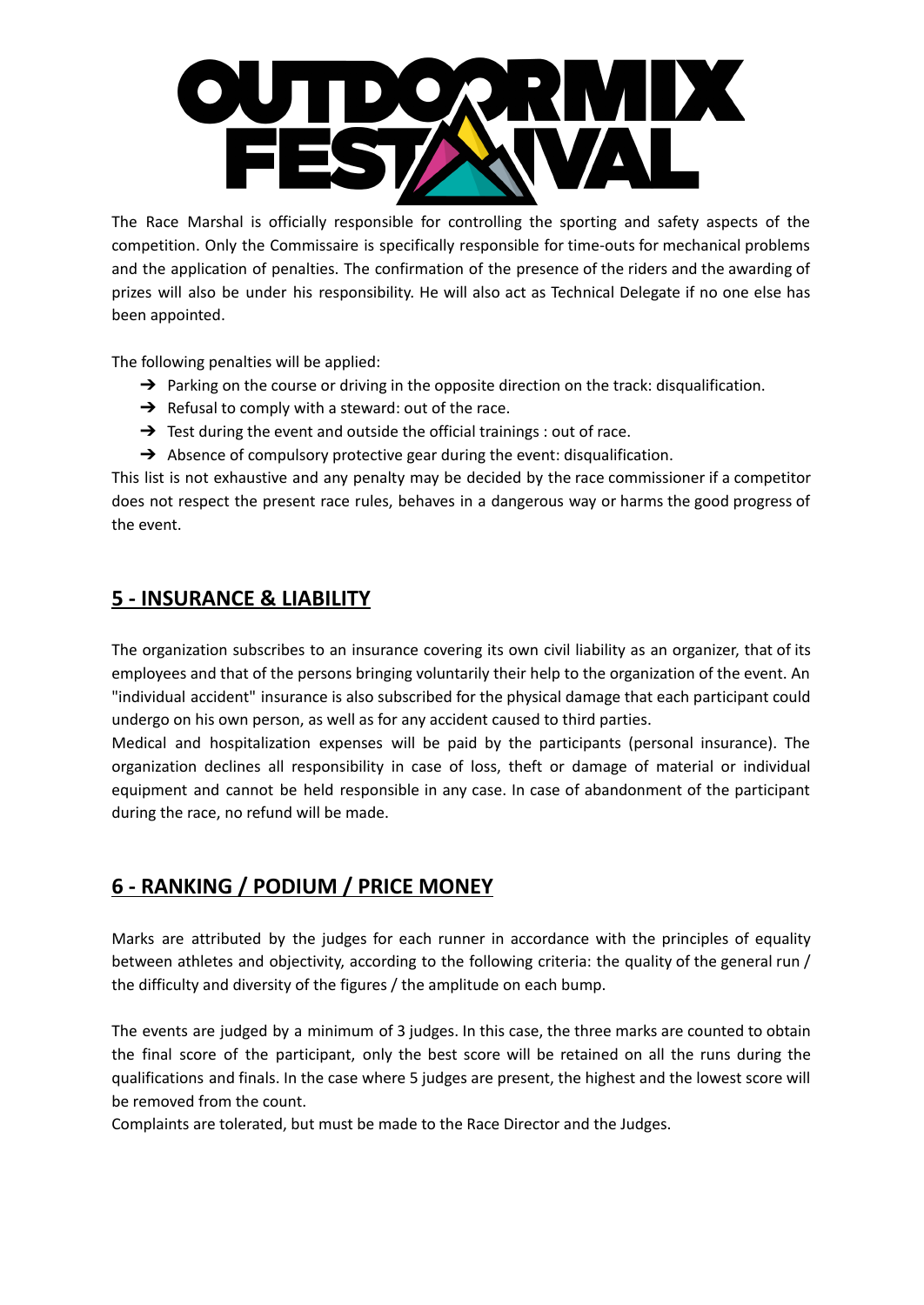

One of these judges is designated as the head judge for the "BMX SPINE" event. He/she is responsible for the work of the other judges, and must ensure that the results are published and that ties are broken in accordance with the procedures and limits established by these rules.

At the conclusion of the final, a podium will be established by the judges based on the scores of the participants. Rewards, including a Prize Money of 1500 € will be awarded to the first three athletes according to the general ranking for each event. The organizer reserves the right to distribute the prize money as he sees fit.

The presence of all competitors at the prize-giving ceremony is mandatory. The prizes cannot be given to a third party and will not be given later.

# <span id="page-5-0"></span>**7 - CANCELLATION AND ENTRY**

The organization reserves the right to modify at any time the present rules and/or the different courses, in order to ensure the interest and safety of the participants. In case of force majeure, the organization reserves the right to cancel or interrupt the "BMX SPINE RAMP" event and will not be able to proceed to any refund. Any registration to the competition implies the pure and simple acceptance of the present rules in their entirety. Failure to comply with these rules may result in the withdrawal of the competitor's number by the organization.

The cancellation of a round, an event or part of an event is the responsibility of the race director. If the competition is stopped in the middle of the qualification, it will be postponed to a later time if possible or cancelled. In the second case, all the riders will be qualified for the following phases. If the final phases are cancelled, the ranking will be that of the qualifying phases.

As a participant in the Outdoormix Spring Festival, you are the image of your sport and of the event. You are therefore asked to respect the staff, the public, the other participants, but also the equipment, the structures and the cleanliness of the site. In case of non-respect of these rules of good manners, sanctions may be applied by the Race Marshal (help with cleaning or repairs, distribution of goodies, or even criminal sanctions if the Race Marshal judges that the fault requires a referral to the competent authorities).

# <span id="page-5-1"></span>**8 - COMPLAINTS**

Complaints concerning the course of the event or the behaviour of other competitors must be presented in writing and signed by the pilot within 60 minutes after his arrival. Complaints about the classification must be submitted within 30 minutes after the results are posted.